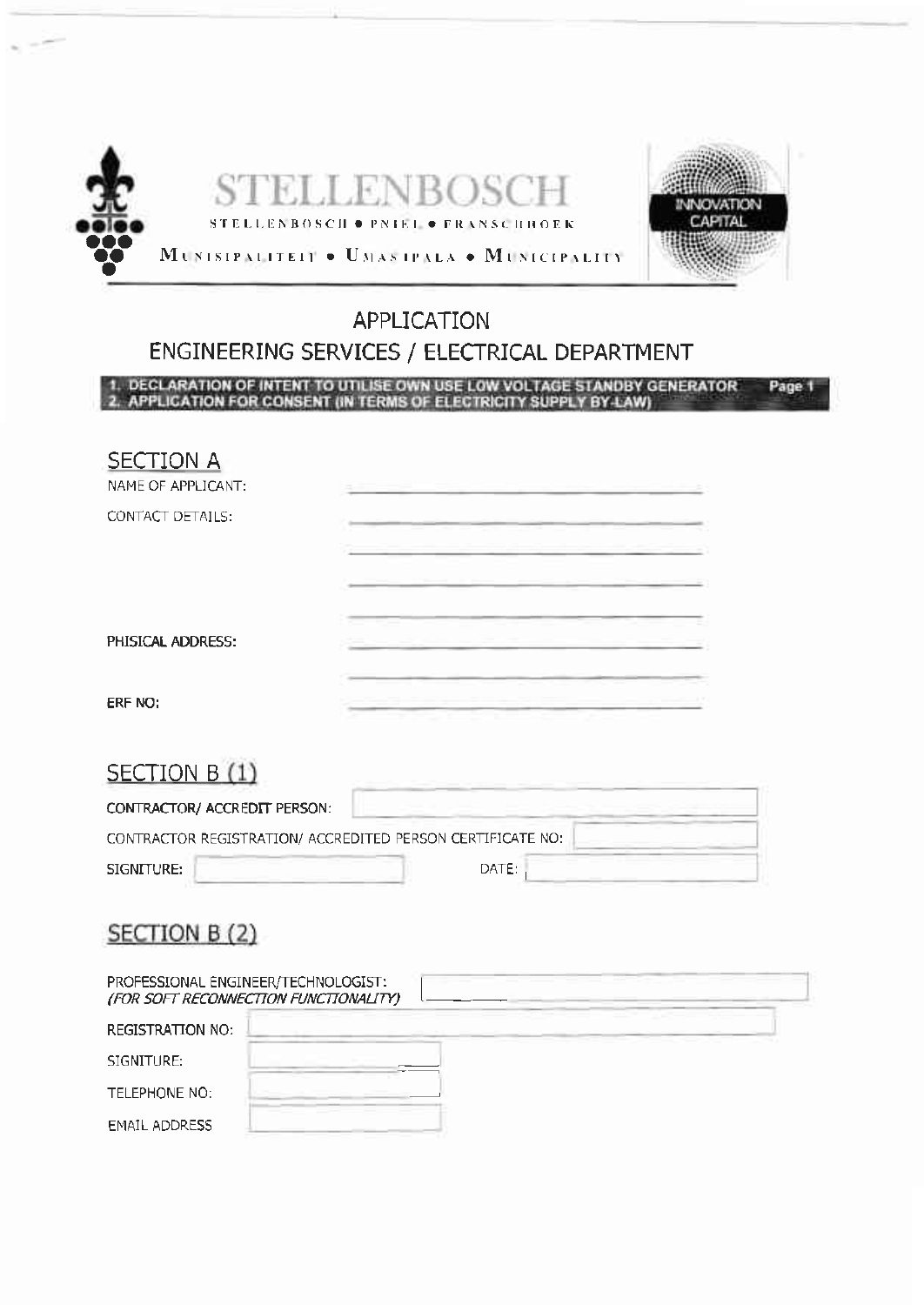# 1. DECLARATION OF INTENT TO UTILISE OWN USE LOW VOLTAGE STANDBY GENERATOR 2. APPLICATION FOR CONSENT (IN TERMS OF ELECTRICITY SUPPLY BY LAW)

Page 2

**SECTION C** 

| Mode Of Standby Generation:<br>(Tick Appropriate Box)                                                                             | Portable generator (Complete Section B, C & E                                                                                                                                                              |          |  |
|-----------------------------------------------------------------------------------------------------------------------------------|------------------------------------------------------------------------------------------------------------------------------------------------------------------------------------------------------------|----------|--|
|                                                                                                                                   | Permanently installed standby generation that is<br>interfaced with the consumer electricity installation.<br>(Complete all sections                                                                       |          |  |
| Construction Schedule:                                                                                                            |                                                                                                                                                                                                            |          |  |
| Type of Energy Conversion:<br>e.g Synchronous Generator,<br>Induction Generator, Inverter,<br>Fuel-cell, Dyno set.                |                                                                                                                                                                                                            |          |  |
| Fuel:                                                                                                                             | Туре                                                                                                                                                                                                       | Capacity |  |
| Site Plan:                                                                                                                        | v<br>Site Plan to show scaled map with existing services<br>Future site development plans                                                                                                                  |          |  |
| Land Use Zoning:                                                                                                                  |                                                                                                                                                                                                            |          |  |
| Preliminary Design:                                                                                                               | Design showing generators, transformers, customer<br>circuitry interfacing with Stellenbosch Municipality<br>electrical network, isolating devices, protection<br>schemes, operating characteristics, etc  |          |  |
| Total Capacity of Standby<br>Generation (KVA and PF):<br>(Attached schedule for each<br>unit if more than one<br>generation unit) | Design showing generators, transformers, customer circuitry<br>interfacing with Stellenbosch Municipality electrical network,<br>isolating devices, protection schemes, operating characteristics,<br>etc. |          |  |
| Make and model of generating<br>unit/s                                                                                            |                                                                                                                                                                                                            |          |  |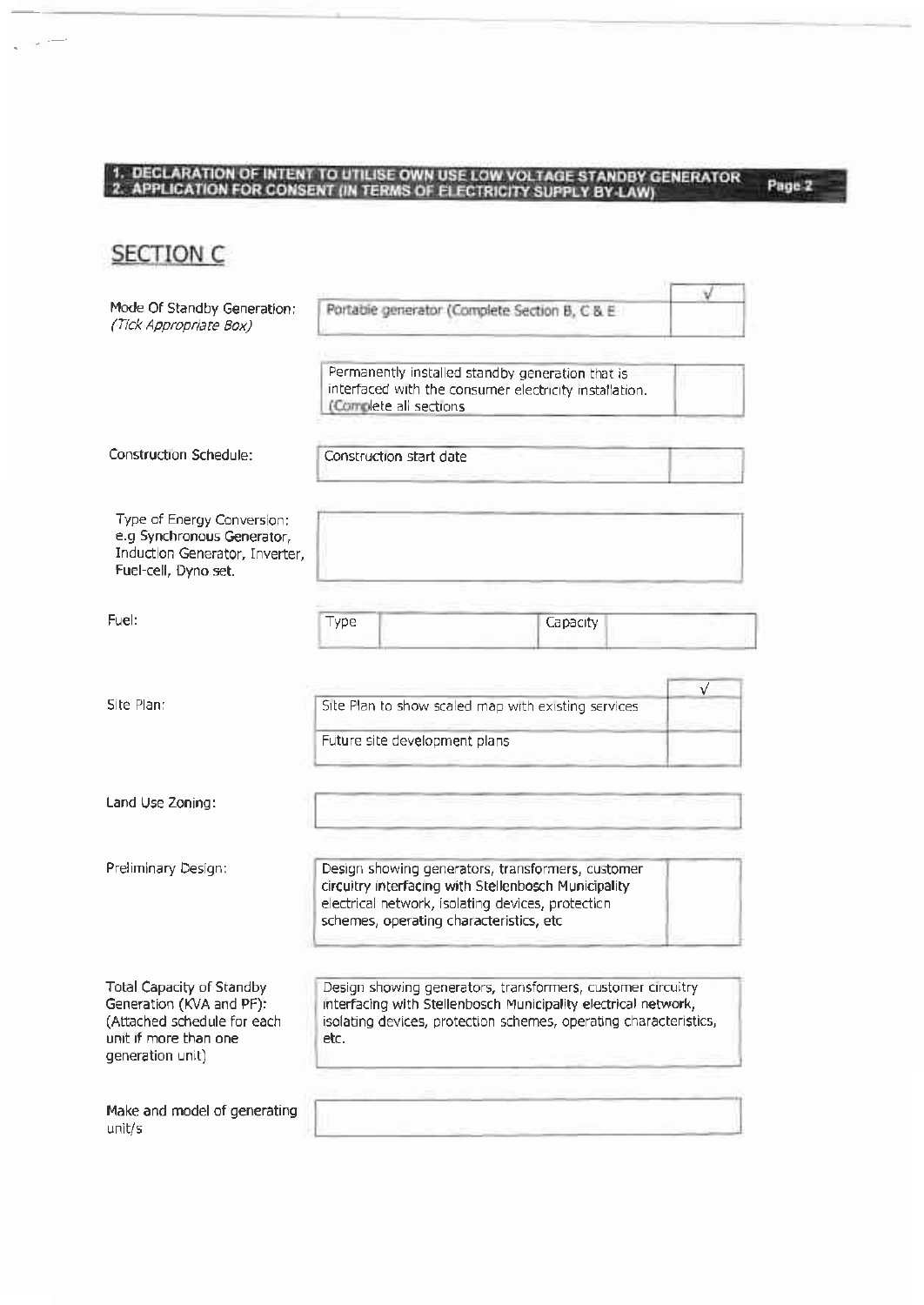| Method used by interlocking<br>mechanism to prevent parallel<br>operation with Stellenbosch<br>Municipality distribution network,<br>electrical and mechanical, break-<br>before-make interlock required<br>for generators that are interfaced<br>with the consumer electrical<br>installation. |  |
|-------------------------------------------------------------------------------------------------------------------------------------------------------------------------------------------------------------------------------------------------------------------------------------------------|--|
| Circuit diagram of<br>standby/portable generator<br>including all interlocking with the<br>Municipal grid, approved by<br>Professor Engineering/<br>Technologist, attached.                                                                                                                     |  |
| Certificate of compliance to be<br>supplied after installation                                                                                                                                                                                                                                  |  |

Note:

### Soft reconnection

If momentary synchronisation/paralleling with Stellenbosch Municipality distribution network is required prior to operating the interlocking device when Stellenbosch Municipality supply is restored, a professional engineer/ technologist must approve the complete installation.

### **SECTION D**

|                                                                 |                                                                                                                                                                                                      | $\overline{\sqrt{ }}$ |
|-----------------------------------------------------------------|------------------------------------------------------------------------------------------------------------------------------------------------------------------------------------------------------|-----------------------|
| List of Regulatory<br>requirements<br>and normative references: | AMEU guidelines for the Safe Use of Portable Generators<br>on Utilities Networks, Revision 10 dated 27 June 2008                                                                                     |                       |
|                                                                 | Department of Environmental Affairs and Tourism in terms<br>of Environmental Conservation Act, No. 73 of 1989 as<br>amended and National Environmental Management Act,<br>No. 107 of 1998 as amended |                       |
|                                                                 | Electricity Supply By-Law                                                                                                                                                                            |                       |
|                                                                 | Explosives Act, No.26 of 1956, as amended                                                                                                                                                            |                       |
|                                                                 | NRS 003, SANS 62271: 11 kv switchgear and control<br>panels                                                                                                                                          |                       |
|                                                                 | NRS 029: Current transformers for a c voltages (3,6kV - <<br>420kV)                                                                                                                                  |                       |
|                                                                 | NRS 030: Voltage transformers for a.c voltages (3,6kV - ≤<br>145kV)                                                                                                                                  |                       |
|                                                                 | NRS 034: Design guidelines (where applicable)                                                                                                                                                        |                       |
|                                                                 | NRS 054: Power transformers                                                                                                                                                                          |                       |
|                                                                 | Occupational Health and Safety Act, No. 85 of 1993, as<br>amended                                                                                                                                    |                       |
|                                                                 | SABS ISO 8628 (Parts $1 - 8$ ): 1993 - Reciprocating<br>internal combustion engine driven alternating current sets                                                                                   |                       |
|                                                                 | SANS 342, SANS 10089 - Petroleum and diesel fuel                                                                                                                                                     |                       |
|                                                                 | SANS 10142-1, The Wiring of Premises Part 1. A                                                                                                                                                       |                       |
|                                                                 | completed copy of the Certificate of Compliance for the                                                                                                                                              |                       |
|                                                                 | complete electrical installation must be submitted prior to                                                                                                                                          |                       |
|                                                                 | reconnection of the supply to the premises after                                                                                                                                                     |                       |
|                                                                 | installation work that specify the electrical and mechanical                                                                                                                                         |                       |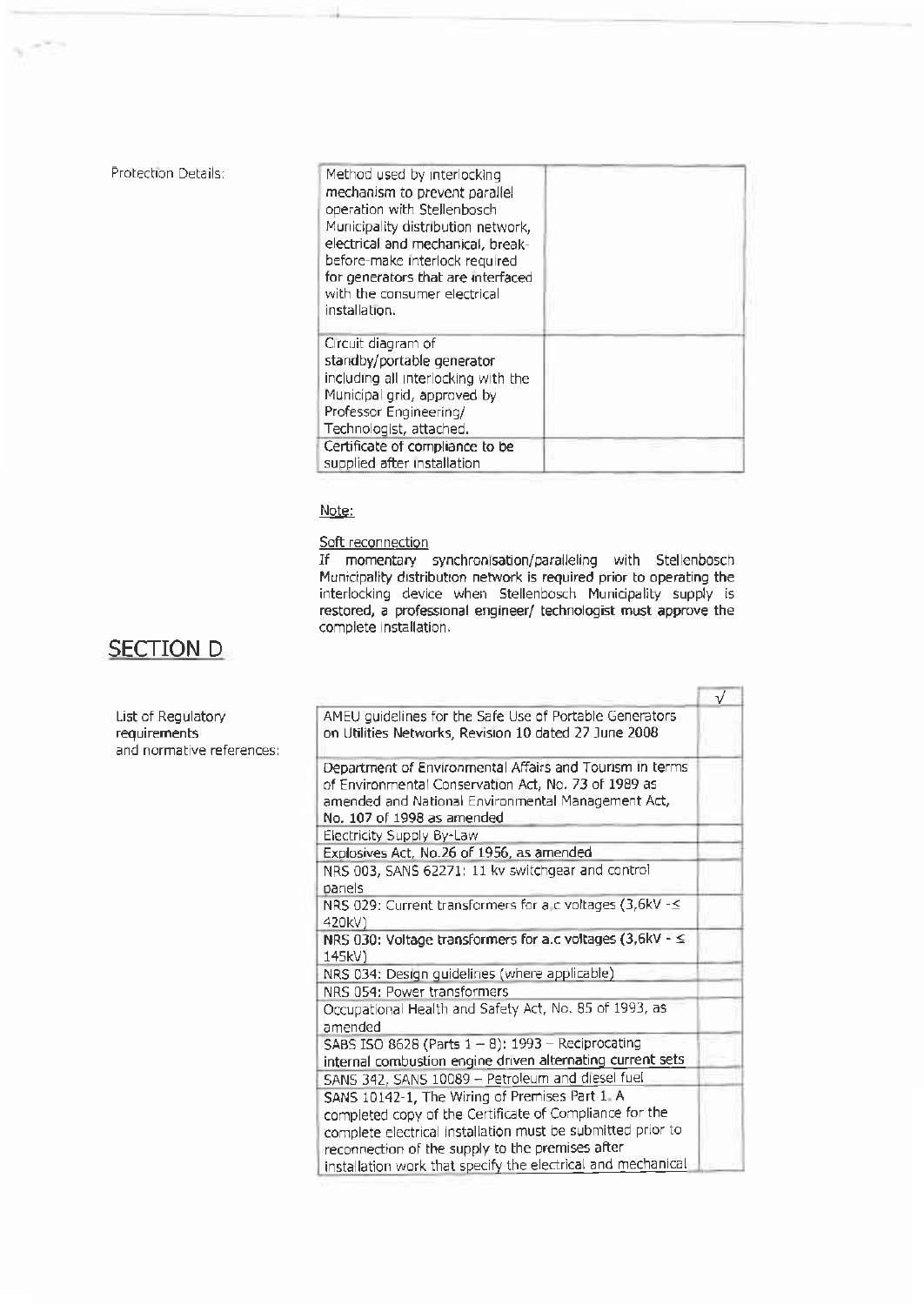| break, before make interlock that prevents paralleled |  |
|-------------------------------------------------------|--|
| operation with Stellenbosch Municipality electrical   |  |
| Distribution network.                                 |  |
| SANS 60034: Rotating Electrical machines              |  |
| Soft reconnection: Written approval provided by a     |  |
| professional engineer/ technologist for the complete  |  |
| electrical installation design, construction and      |  |
| commissioning is required.                            |  |

### **SECTION E**

| Any other additional<br>information: |  |
|--------------------------------------|--|
|                                      |  |

I request the Stellenbosch Municipality, Electrical Services to proceed with a preliminary review of this standby generation application and agree to pay the cost associated with completing this review and giving written consent.

|  | Application Completed By: |  |
|--|---------------------------|--|
|--|---------------------------|--|

| Name:                  | Title:<br>____ |
|------------------------|----------------|
|                        |                |
| <b>Service Control</b> |                |

Date:

Signed:

|                                                                  | YES | NO |
|------------------------------------------------------------------|-----|----|
| Fire switch installed:<br>Certificate of compliance<br>attached: |     |    |

### **SECTION F** APPROVAL TO INSTALL STANDBY GENERATOR/ BACKUP **SYSTEM**

#### $\mathbf{1}$ **Fire Brigade**

 $2.$ 

| Official:                    | Signature: |  |
|------------------------------|------------|--|
| Date:                        |            |  |
| <b>Electrical Department</b> |            |  |
| Official:                    | Signature: |  |
| Date:                        |            |  |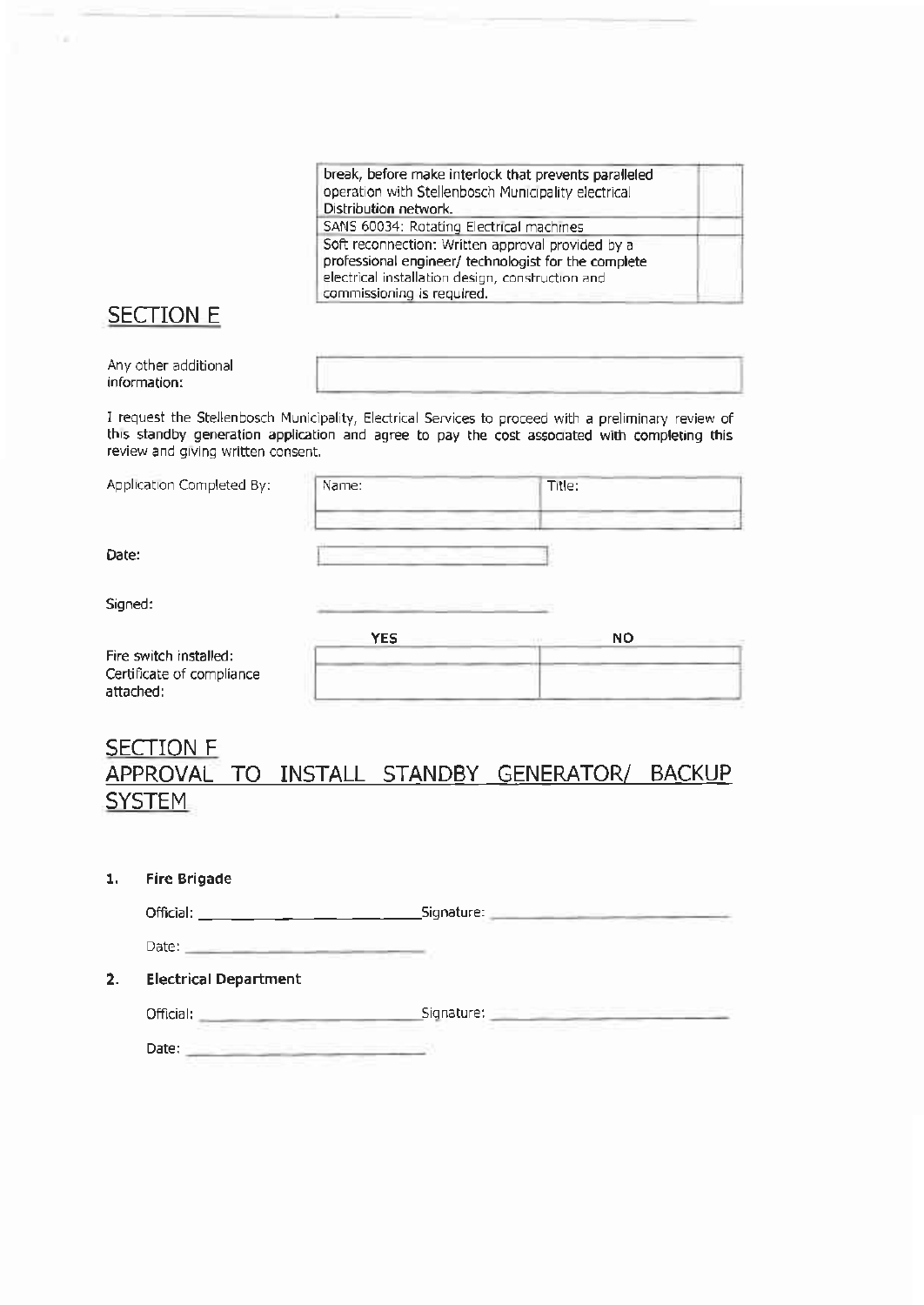## **SECTION G** APPROVAL TO CONNECT STANDBY GENERATOR / BACKUP **SYSTEM**

| 1. | <b>Fire Brigade</b>                                                                                                                                                                                                            |            |           |
|----|--------------------------------------------------------------------------------------------------------------------------------------------------------------------------------------------------------------------------------|------------|-----------|
|    | Official: etial: etial: etial: etial: etial: etial: etial: etial: etial: etial: etial: etial: etial: etial: etial: etial: etial: etial: etial: etial: etial: etial: etial: etial: etial: etial: etial: etial: etial: etial: et |            |           |
|    | Date: Note: Note: Note: Note: Note: Note: Note: Note: Note: Note: Note: Note: Note: Note: Note: Note: Note: No                                                                                                                 |            |           |
|    | <b>Electrical Department</b>                                                                                                                                                                                                   |            |           |
|    | Official: Signature: Signature: Signature: Signature: Signature: Signature: Signature: Signature: Signature: Signature: Signature: Signature: Signature: Signature: Signature: Signature: Signature: Signature: Signature: Sig |            |           |
|    |                                                                                                                                                                                                                                |            |           |
|    | 3. Final Inspection                                                                                                                                                                                                            |            |           |
|    | Certificate of Compliance Submit                                                                                                                                                                                               | <b>YES</b> | <b>NO</b> |
|    | Inspection Neutral link                                                                                                                                                                                                        | <b>YES</b> | NO.       |
|    | Earth Electrode Reading                                                                                                                                                                                                        |            |           |
|    | Witness:                                                                                                                                                                                                                       | <b>YES</b> | NO        |
|    |                                                                                                                                                                                                                                |            |           |
|    | Date: $\qquad \qquad$                                                                                                                                                                                                          |            |           |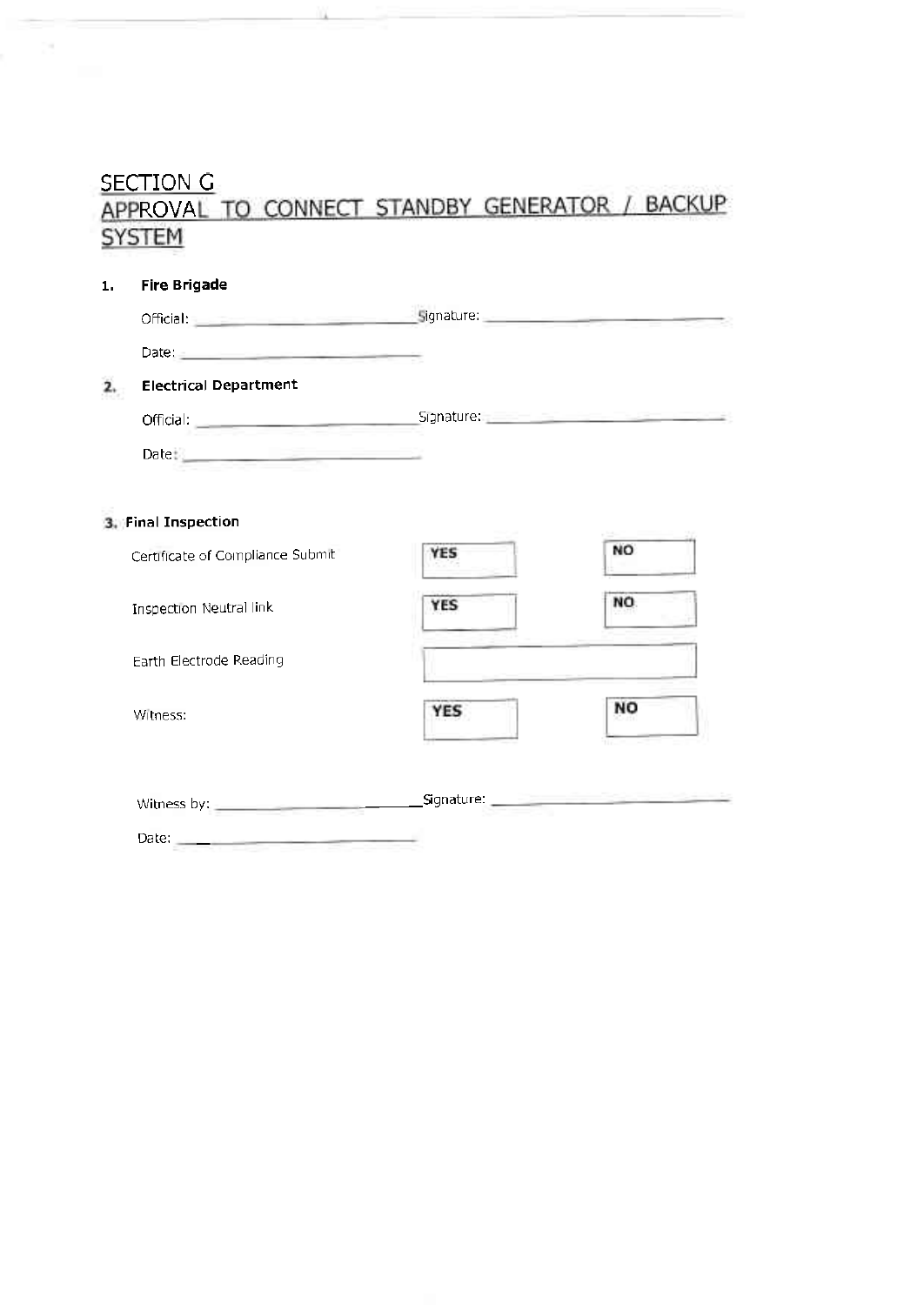#### 4. Installation requirements

#### 4.1 Legal requirements

4.1 I An applcation for the use of a standby/portable generator (new or existing) in ihe case electrical power, shall be submitted to the relevant electricity distribution utility where it will be required to interface with the same circuitry used to locally distribute mains supplied The application shall include, but might not be limited to, the following:

a) Contact details of the owner of the premises;

b) Site address;

c) The make and model of the standby/portable generator;

d) The capacity of the standby/portable generator; and

e) The control circuit diagram of the standby/portable generator including all interlocks with the main grid.

4.1.2 Work shall only commence upon wriften approval from the relevant electricity utility.

#### 4.2 Safety requirements

The attention of the owner or tenant of a standby/portable generator is drawn to the following legal requirements (see Foreword):

'Any user of machinery shall:

- a) Ensure that all machinery used by him is suitable for the purpose for which it is used, and that it is installed, operated and maintained in such a manner as to prevent the exposure of persons to hazardous or potentially hazardous conditions or circumstances.
- b) In particular cause every exposed and dangerous part of the machinery, which is within the normal reach of a person to be effectively safeguarded by means of insulation, fencing, screening or guarding, except where an inspector has granted written permission for the omission of such safeguarding.
- c) Ensure that all safety equipment is kept in a good working condition and is properly used and ensure that the quality of material used in and the construction of the machinery or safety equipment is suitable for the purpose for which it was intended.
- d) Not remove any safety equipment which relates to the machinery in question unless a person has been authorised thereto.
- e) Provide devices to start and stop machinery, and these devices shall
- Be in a position where they can be readily and conveniently reached by the person who operales such machinery; and
- ii Be so constructed and arranged to prevent the accidental starting of such machinery.
- f) Provide positive means for rendering the controls of machinery driven by an electric motor inoperative while repairs or adjustments are being made, and such means shall not only be the mere tripping of a switch."

#### 4.3 Additional safety requirements and recommendations

- 4.3.1 Additional safety requirements and recommendations are given in 4.3.2 to 4.3.24.
- 4,3.2 The installation shall take place within the boundaries of the approved application.
- 4.3.3 The owner or tenant shall comply with the relevant noise and pollution legislation detailed in Annex A.
- 4.3.4 Where new buildings are erected or alterations to existing buildings are made, building plans are to be submitted to the relevant local authority for approval.
- 4.3.5 The owner or tenant shall comply with the relevant legislation (see Foreword) for the storage of fuel.
- 4.3.6 Never use a generator in enclosed or partially enclosed spaces. Generators can produce high levels of carbon monoxide (CO) very quickly. When using a standby/portable generator, remember that one cannot smell or see CO. Even if a person can't smell exhaust fumes, he or she may still be exposed to CO. Adequate ventilation shall be provided.
- 4,3.7 Only operate the generator outdoors in a well-ventilated, dry area, away from air intakes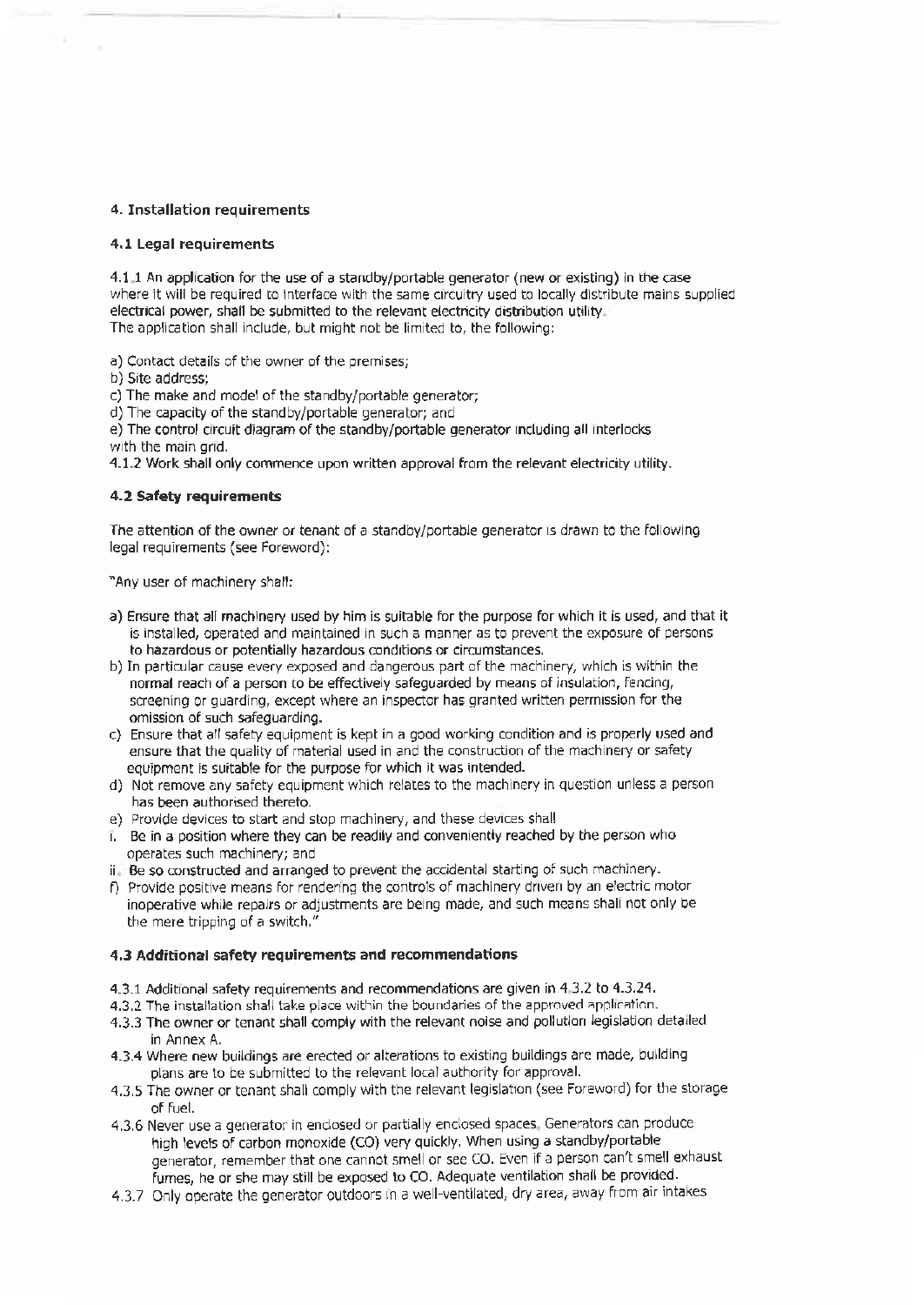to the home, and protected from direct exposure to rain, preferably under a canopy, open shed, or carport. Do not enclose the generator in any structure.

- 4.3.8 Keep flammable materials away from the generator.
- 4.3.9 Always fuel the generator in a well-ventilated area. Fuel vapours are highly flammable and might ignite after the engine has been started. Be sure that any spilled fuel is cleaned up before restarting.
- 4.3.10 Always check for fuel leaks.
- 4.3.11 Before refuelling the generator, turn it off and let it cool down. Fuel spilled on hot engine parts could ignite.
- 4.3.12 Do not leave the generator unattended.
- 4.3.13 The total rated capacity of the generator shall not be exceeded.
- 4.3.14 Keep cables out of the way to avoid the danger of tripping over them.
- 4.3.15 Ensure that the generator's terminal voltage rating matches that of the load equipment (typically 230 V ±10%).
- 4.3.16 Ensure that emergency isolation of the generator is possible.
- 4.3.17 In the case of temporary generators being connected, ensure that there is complete isolation of the consumer's apparatus from the electricity distribution utility's equipment.
- 4.3.18 Have the generator run at full speed before placing load on it. This prevents damage as the generator starts and reaches full speed.
- 4.3.19 For permanently installed generators, ensure that permanent electrical interlocking exists between the consumer and the utility.
- 4.3.20 Ensure that all appliances or equipment connected to the generator have overcurrent protection or, preferably, the supply from the generator shall be equipped with overcurrent protection.
- 4.3.21 Turn off all loads before turning off the generator. (See Annex B for appliance ratings).
- 4.3.22 Check that the cables are free of cuts or tears and that the plug has all three prongs, especially a grounding pin.
- 4.3.23 Do not attempt to power the house wiring by plugging the generator into a wall outlet This is known as "back feeding" and is an extremely dangerous practice. It presents an electrocution risk to utility workers and neighbours served by the same utility transformer.
- 4.3.24 Surge protection should be used as it is common for generators to damage more sensitive electronic equipment.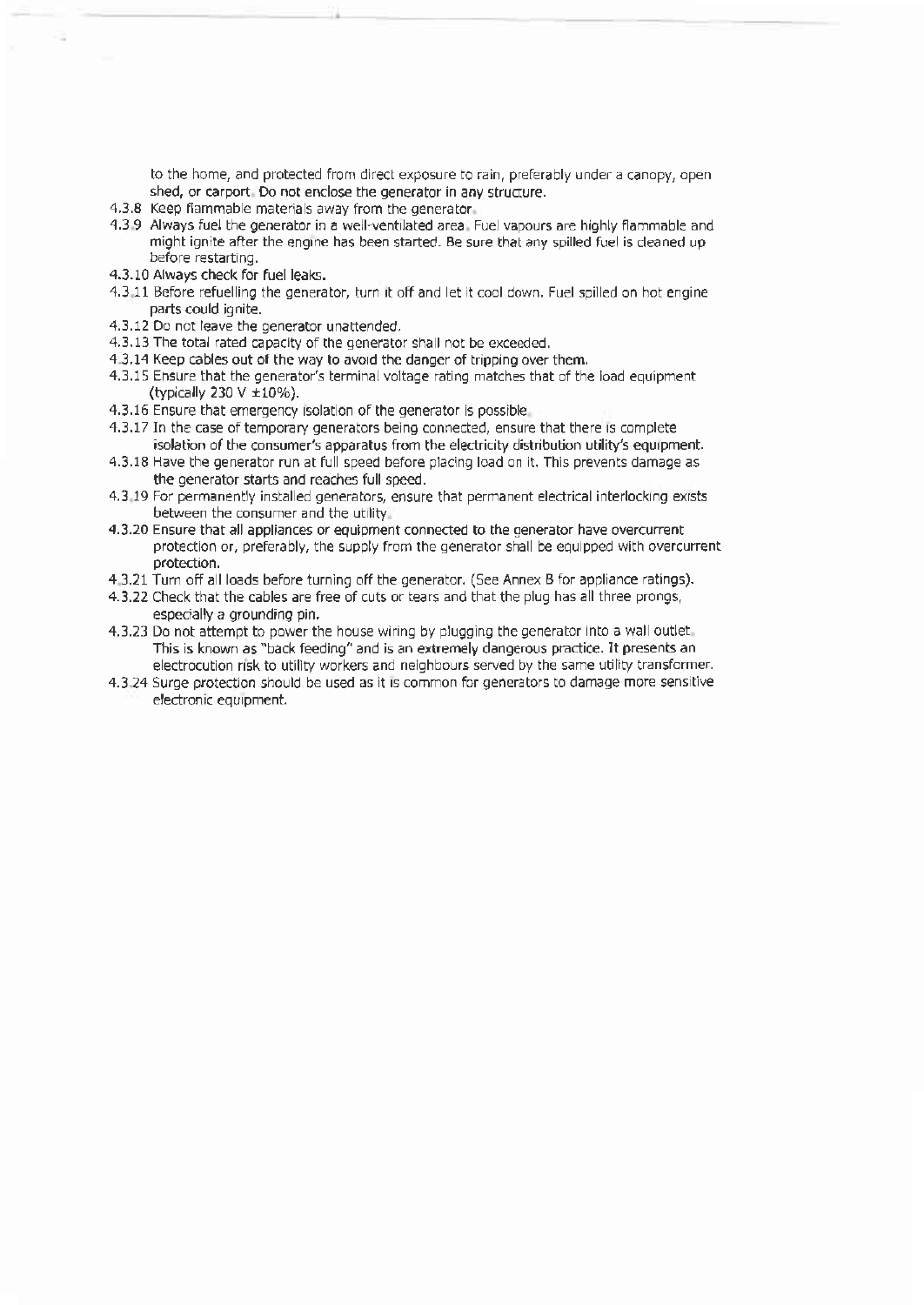#### **4.4 Connection requirements**

- 4.4.1 Connection requirements are given in 4.4.2 to 4.4.9.
- 4.4.2 It is the responsibility of the applicant to arrange with the electricity distribution utility for the disconnection or reconnection of the mains supply to the premises when it becomes necessary to install the generator. Please note that the latest electricity distribution tariffs will apply for this service.
- 4.4.3 A CoC shall be completed for the installation and submitted to the relevant electricity utility before reconnection of supply to the premises.
- 4.4.4 A permanent red label (PVC or aluminium) with white lettering (of height of at least 10 mm) shall be affixed to the main distribution board inside the premises as well as to all other distribution boards fed from the main board and the main incoming utility supply circuit-breaker. The label shall read, "Danger; generator connected". Where only parts of the installation are supplied by alternative means, only these circuits shall be labelled.
- 4.4.5 Two permanent white label (300 x 300 aluminium) with red lettering (of height of at least 30 mm) shall be affixed next to the fire switch

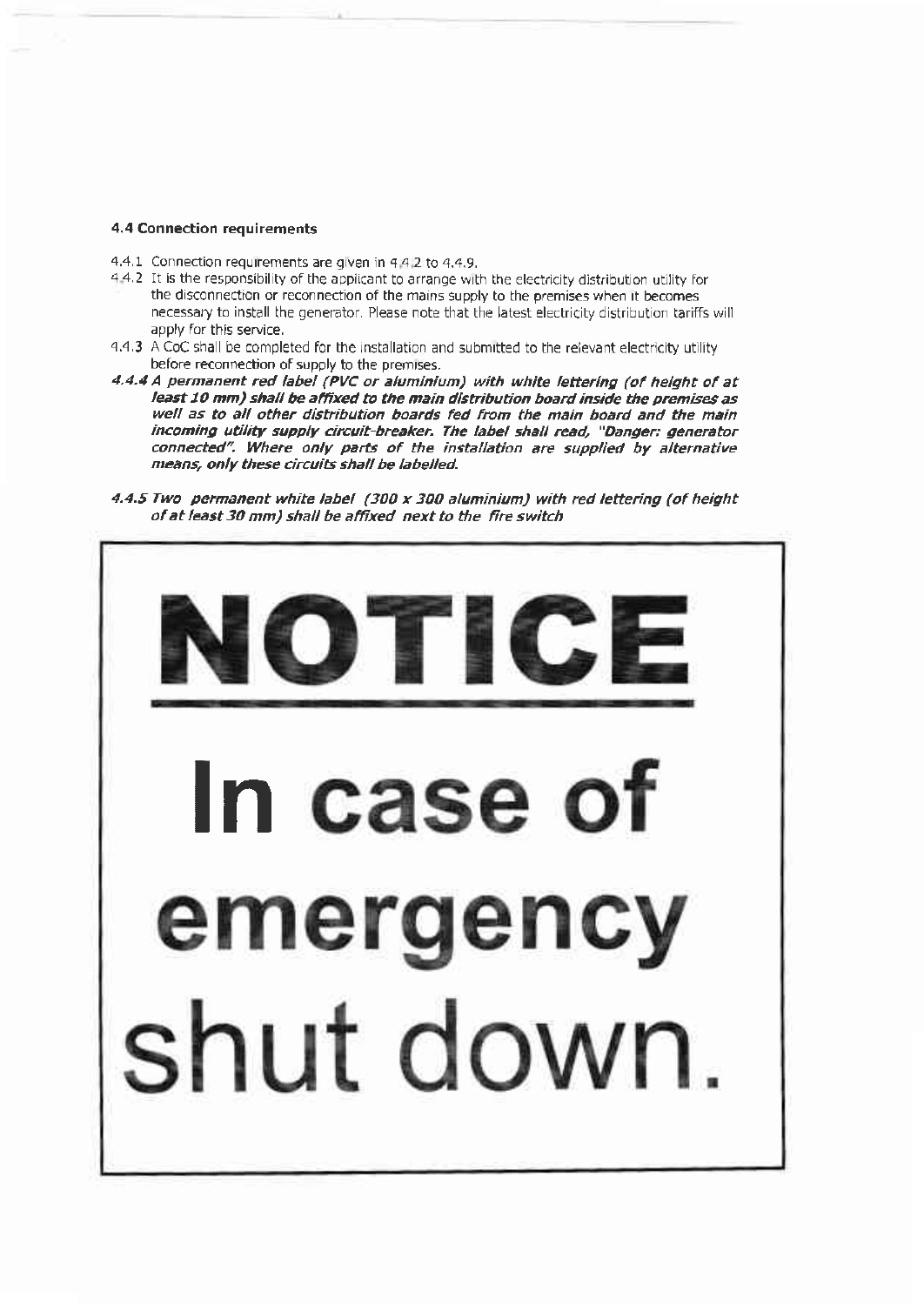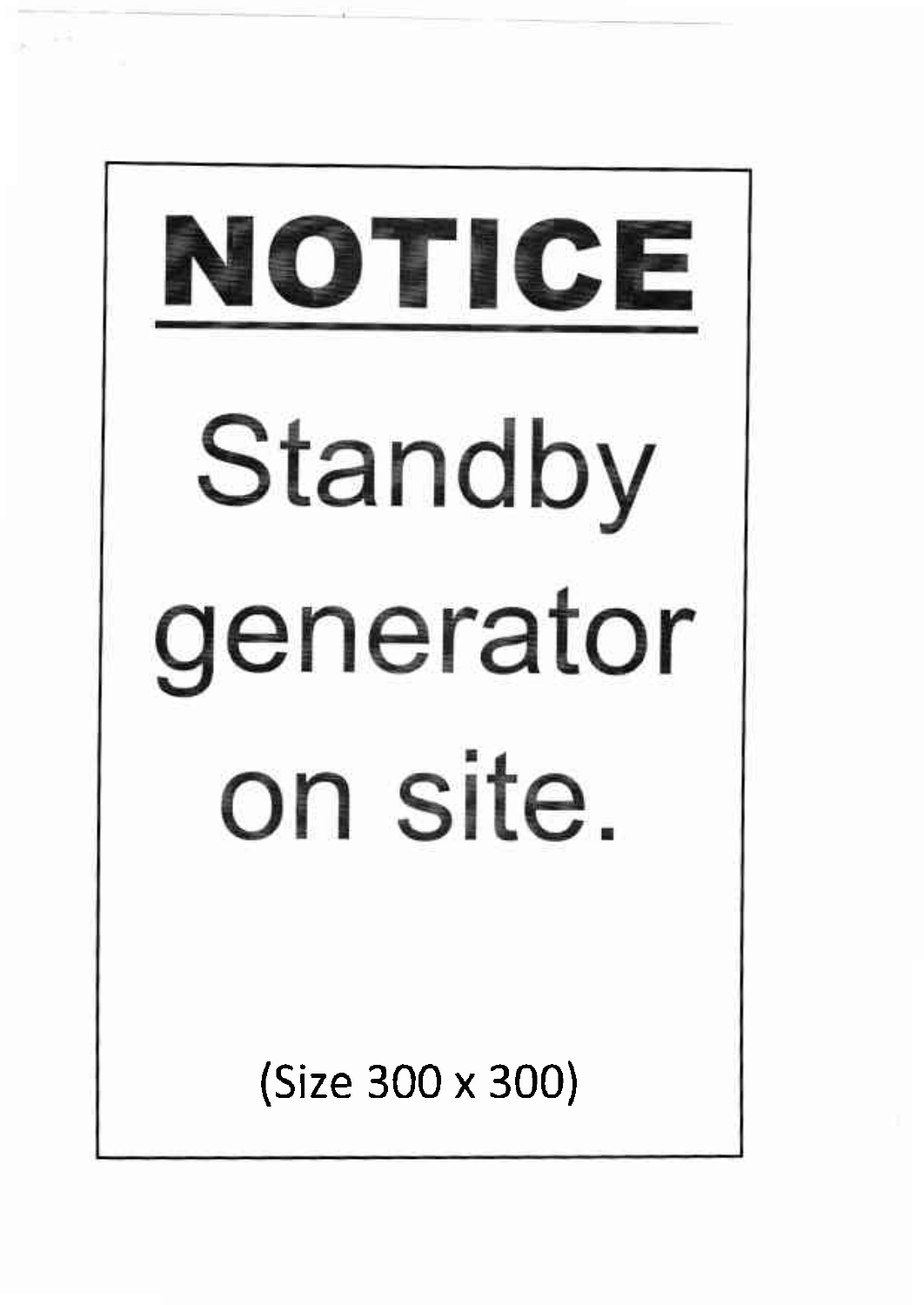- 4.4.6 Where any form of alternate supply (generator, UPS, etc.) is connected and automatically supplies power to circuits on the distribution board, a visible indicator (light) shall be provided on each distribution board where such circuits are live after the main supply on that board has been switched off.
- 4.4-7 Appropriately rated protective devices shall be supplied for short-circuit and earth fault conditions to protect the distribution board, generator and user. The protective devices shall prohibit feedback onto the utility system once the main incoming supply has been switched off. The generator shall be provided with a separate, appropriately rated overcurrent protection circuit breaker, over and above any devices installed on the generator itself. Earth leakage protection shall be provided in accordance with the applicable requirements in SANS 10142-1.
- 4.4.8 Unless specifically agreed upon between the electricity distribution utility and the owner or tenant, the generator shall not run in parallel with the main supply at any time.
- 4.4.9 The consumer shall be held responsible for all damages incurred by the utility or by himself if the devices are found to be rated incorrectly or the utility supply and generator supply are paralleled (or both).
- 4.4.10 Neutral earthing of the generator shall be done in accordance with the requirements in SANS 10142-1
- 4.5 Single residential houses or individual commercial units
- 4.5.1 In addition to the abovementioned requirements, the installation of a generator at single residential premises shall comply with the requirements given in 4.5.2 to 4.5.5.
- 4.5.2 A control panel shall be installed after the meter point and as close to the main distribution board as possible in the case of both conventional and prepayment meters.
- 4.5.3 The control panel shall include at least
	- a) a main circuit-breaker, and
	- b) a manual or automatic changeover switch (see Annex C).
- 4.5.4 Where the generator is intended to provide a supply to an installation as a switched alternative to the main supply, the changeover switch shall disconnect the main supply before the generator is switched on. The changeover switch shall be interlocked in such a way that the main supply and the alternative supply cannot be connected to the same installation at the same time. This changeover switch shall be of a break-before-make type and have an appropriate rating for the size of generator as detailed in Annex B.
- 4.5.5 No other means of connection are allowed.
- Commercial, office or multi-unit blocks  $4.6$
- 4.6.1 In addition to the abovementioned requirements, the installation of a generator at commercial or multi-unit premises shall comply with the requirements given in to
- 4.6.2 An automatic or manual changeover panel shall be installed.
- 4.6.3 The control panel (automatic or manual) (see Annex C) shall have at least
	- a) a main circuit-breaker,
	- b) a visible indicating light switched on when the generator is supplying power,

c) a manual changeover switch. This changeover switch shall be of a break-before-make type and have an appropriate rating for the size of generator as detailed in Annex B,

d) an emergency stop button which is easily accessible, is provided for the generator and which shall prevent the generator from accidental starting,

e) a remote emergency stop button (utility controlled). The remote emergency stop button shall be installed next to the main incoming utility supply circuit breaker and shall have a lable that identifies it. Alternatively, a circuit breaker with auxiliary contacts connected to the emergency stop or starter button may be installed to prevent the generator from starting if the main incoming supply is switched off due to safety reasons (i.e. in case of fire, etc.),

f) in the case of an automatic changeover panel, a foolproof interlocking system that prevents the main supply from being connected to generator supply. This interlocking system shall incorporate a mechanical as well as an electrical interlock on the changeover contactors or relays.

- 4.6.4 Where an individual unit within an office or multi-unit block has a generator, requirements for single residential houses shall be applied.
- 4.6.5 Where two adjacent commercial plots are supplied from a shared generator, each plot or connection (or both) shall have its own control or changeover panel as above.